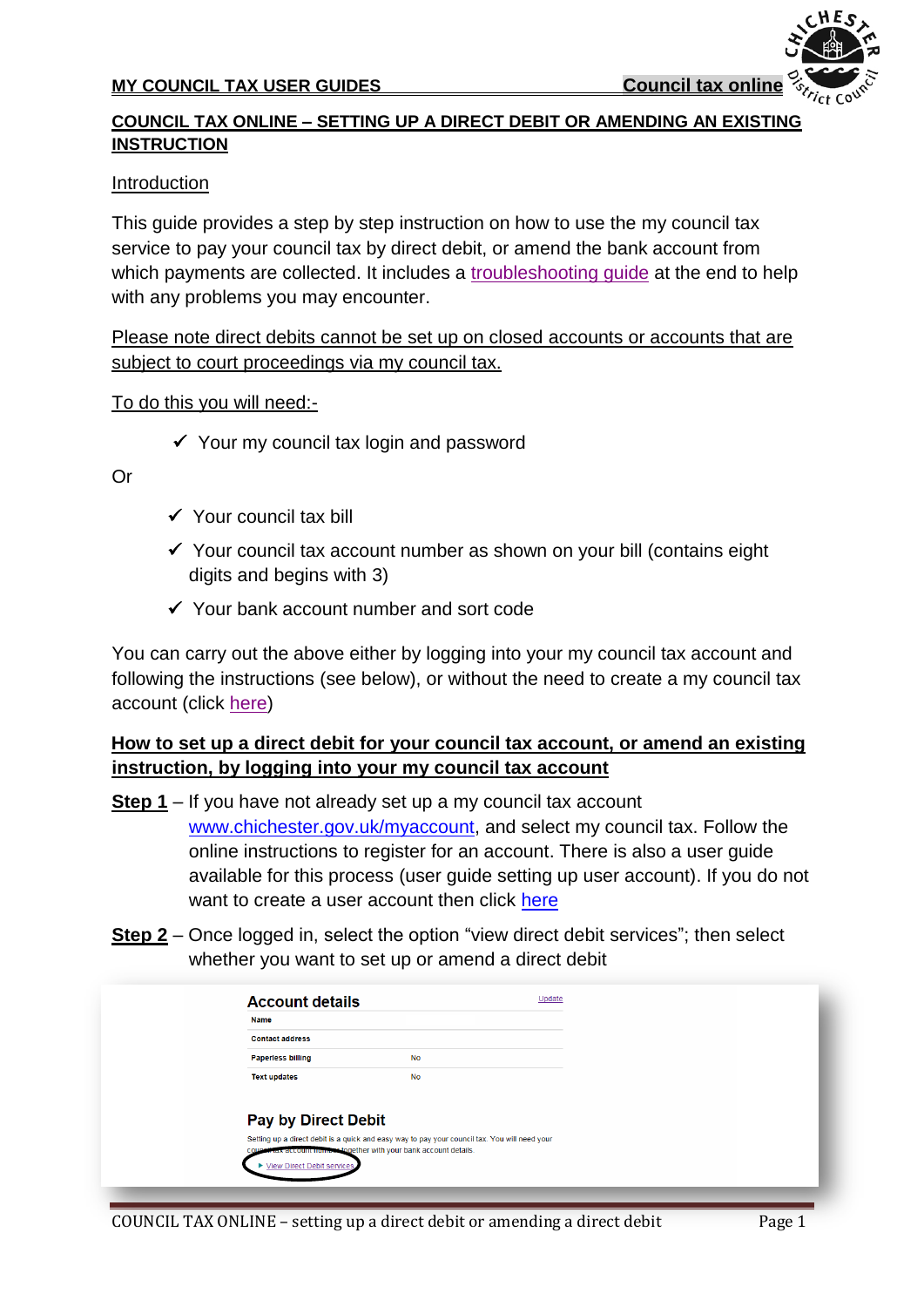- **Step 3** Read the direct debit guarantee on the next page, and once satisfied, select whether the bank account to be debited is a personal account.
- **Step 4** Enter your bank account number (8 digits), sort code, and the name of the bank account holder. Now select;
	- the frequency of your instalments
	- the date you would like the direct debit to be collected
	- the number of months you'd like to pay over (10 or 12 monthly); then click next.

| Select preferred frequency of<br>your direct debit instalments |
|----------------------------------------------------------------|
| Select preferred instalment date                               |
|                                                                |

- **Step 5 –** Check the bank details entered are correct and click next.
- **Step 6 –** Read the declaration, and once satisfied tick the box to agree, and then click "submit your direct debit details".

| $\Box$ I agree with the declaration statement above             |  |
|-----------------------------------------------------------------|--|
| See our privacy policy to find out we will use the information. |  |
| Submit Direct Debit details                                     |  |
| Cancel                                                          |  |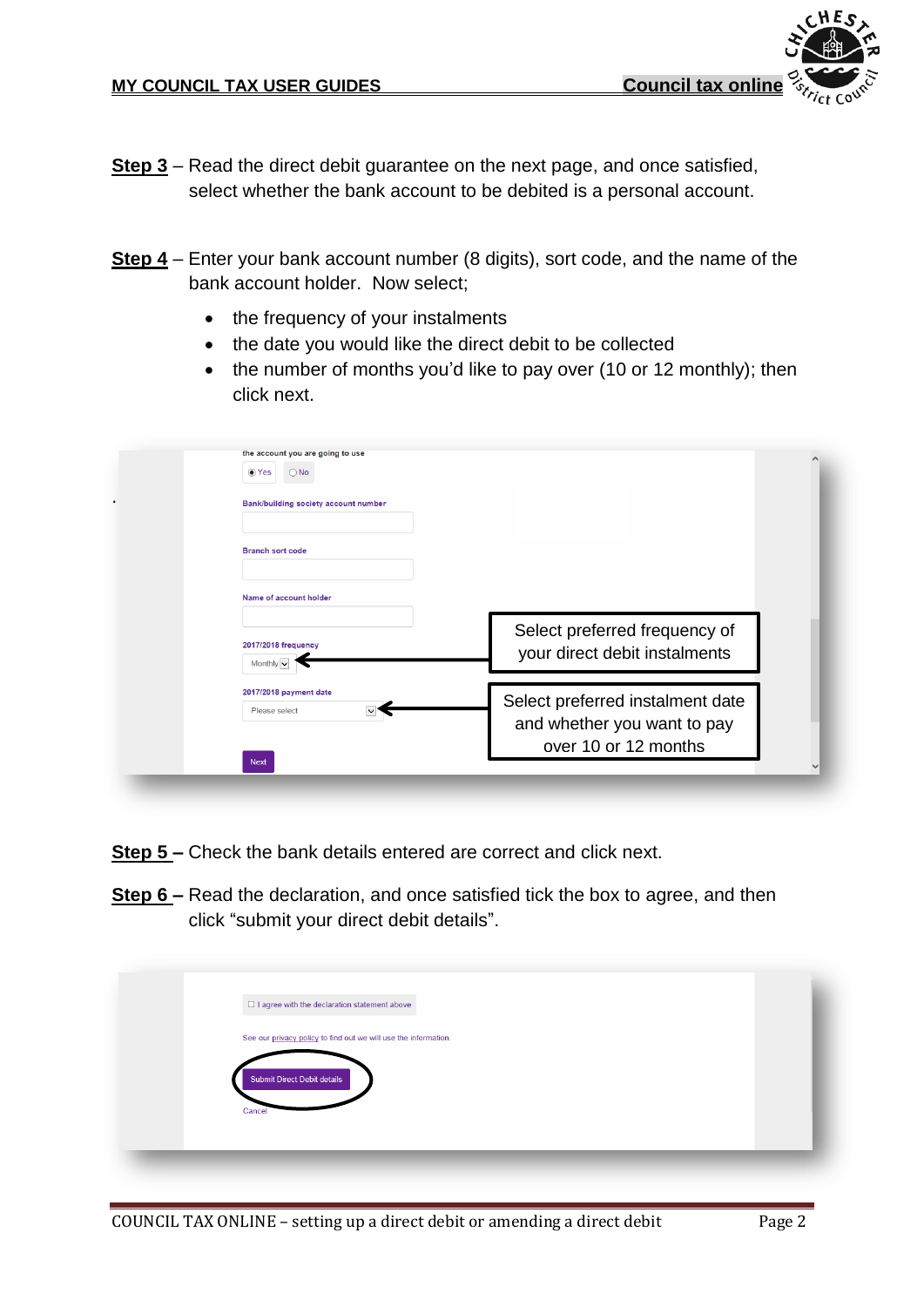

| New payment method direct debit<br>Thank you for your application                                                                                                                                           |  |
|-------------------------------------------------------------------------------------------------------------------------------------------------------------------------------------------------------------|--|
| <b>What happens next?</b>                                                                                                                                                                                   |  |
| The details have been passed to the Taxation team to amend their records and a new bill will be issued shortly to reflect any<br>changes. A confirmation will be sent to you by post within 3 working days. |  |
|                                                                                                                                                                                                             |  |

**You will then receive confirmation on screen that the direct debit details have been submitted succesfully. To exit this area of my council tax account you should click done**

# <span id="page-2-0"></span>**How to apply a direct debit to your council tax account without creating a my council tax account**

- **Step 1** Visit [www.chichester.gov.uk/myaccount](http://www.chichester.gov.uk/myaccount) and select my council tax.
- **Step 2**  Click "view direct debit services"

| <b>Citizen Access Revenues</b>                                                                                                                                         |  |
|------------------------------------------------------------------------------------------------------------------------------------------------------------------------|--|
| Sign in or Register for an account                                                                                                                                     |  |
| <b>Council Tax Options</b>                                                                                                                                             |  |
| <b>Pay by Direct Debit</b>                                                                                                                                             |  |
| Setting up a direct debit is a quick and easy way to pay your council tax. You will need your<br>account number together with your bank account details.<br>council to |  |
| ▶ View Direct Debit services                                                                                                                                           |  |
| <b>View your Council Tax account</b>                                                                                                                                   |  |
| Sign into your council tax account to:                                                                                                                                 |  |
| • view your up to date account information<br>• check your balance, payments and bills<br>• switch to paperless billing<br>• update your contact details               |  |
| If you already have an account you can sign-in here                                                                                                                    |  |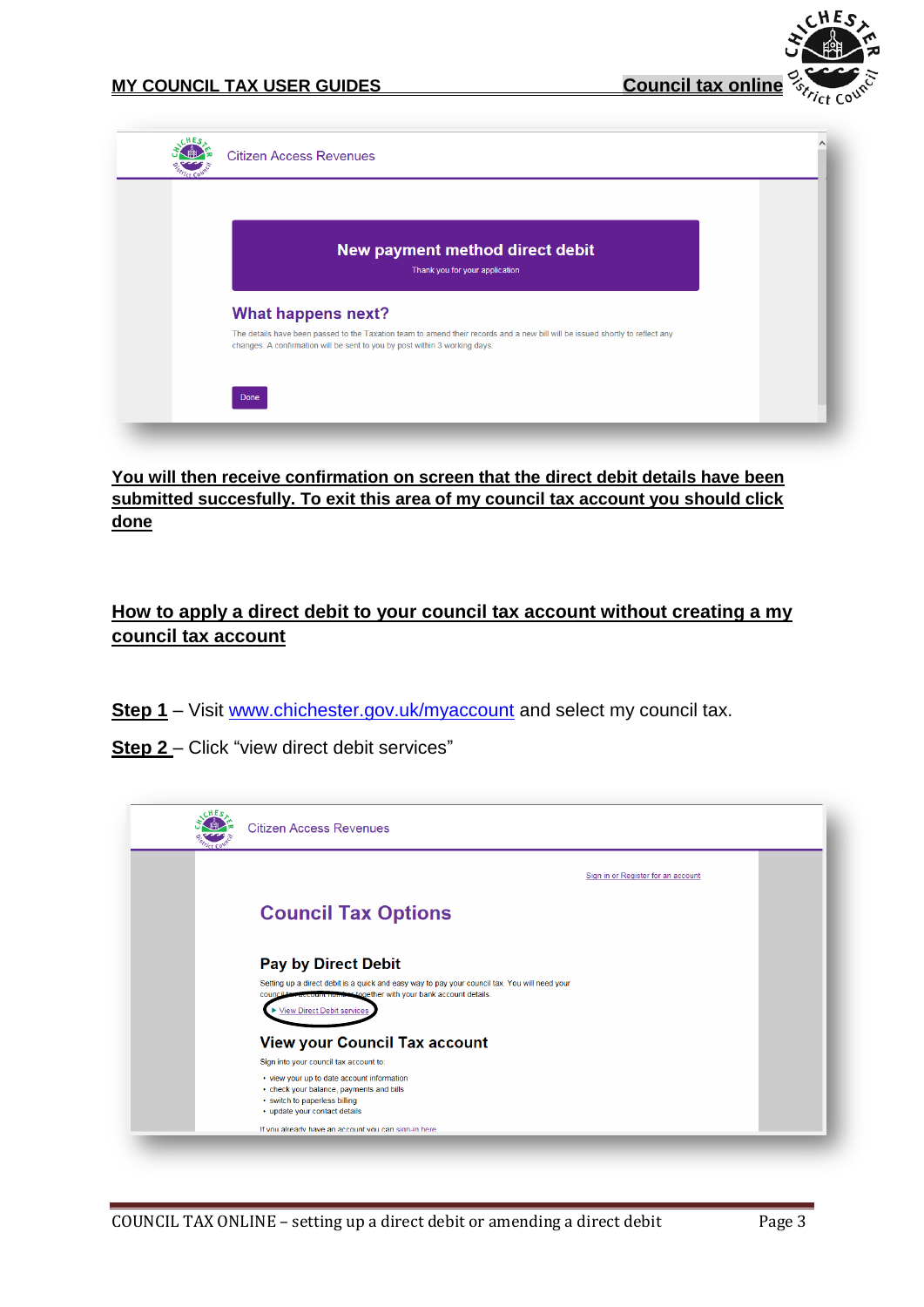НĿ

**Step 3** – Select whether you want to set up a new or amend an existing direct debit and click next.

| <b>Citizen Access Revenues</b>                                                                                                                                       |                                    |
|----------------------------------------------------------------------------------------------------------------------------------------------------------------------|------------------------------------|
|                                                                                                                                                                      | Sign in or Register for an account |
| <b>Council Tax Options</b>                                                                                                                                           |                                    |
| <b>Pay by Direct Debit</b>                                                                                                                                           |                                    |
| Setting up a direct debit is a quick and easy way to pay your council tax. You will need your<br>council tax account number together with your bank account details. |                                    |
| <b>Direct Debit services</b><br><b>V</b> View<br>Set up a new Direct Debit<br>Amend an existing Direct Debit                                                         |                                    |
| <b>View your Council Tax account</b>                                                                                                                                 |                                    |
| Sign into your council tax account to:                                                                                                                               |                                    |
| • view your up to date account information<br>. check your halance, nayments and hills.                                                                              |                                    |

**Step 4** – Select whether you are an organisation or person and then enter your name exactly as it appears on your council tax bill. Enter your council tax account number as shown on your bill (eight digits and starts with 3)

| Are you a person or are you representing an organisation?<br><b>Person</b><br>O Organisation<br>Title<br>Please select v<br><b>First name</b><br><b>Last name</b><br><b>Council Tax account number</b><br>This can be found on your bill |      |  |  |
|------------------------------------------------------------------------------------------------------------------------------------------------------------------------------------------------------------------------------------------|------|--|--|
|                                                                                                                                                                                                                                          |      |  |  |
|                                                                                                                                                                                                                                          |      |  |  |
|                                                                                                                                                                                                                                          |      |  |  |
|                                                                                                                                                                                                                                          |      |  |  |
|                                                                                                                                                                                                                                          |      |  |  |
|                                                                                                                                                                                                                                          |      |  |  |
|                                                                                                                                                                                                                                          |      |  |  |
|                                                                                                                                                                                                                                          |      |  |  |
|                                                                                                                                                                                                                                          |      |  |  |
|                                                                                                                                                                                                                                          |      |  |  |
|                                                                                                                                                                                                                                          |      |  |  |
|                                                                                                                                                                                                                                          | Next |  |  |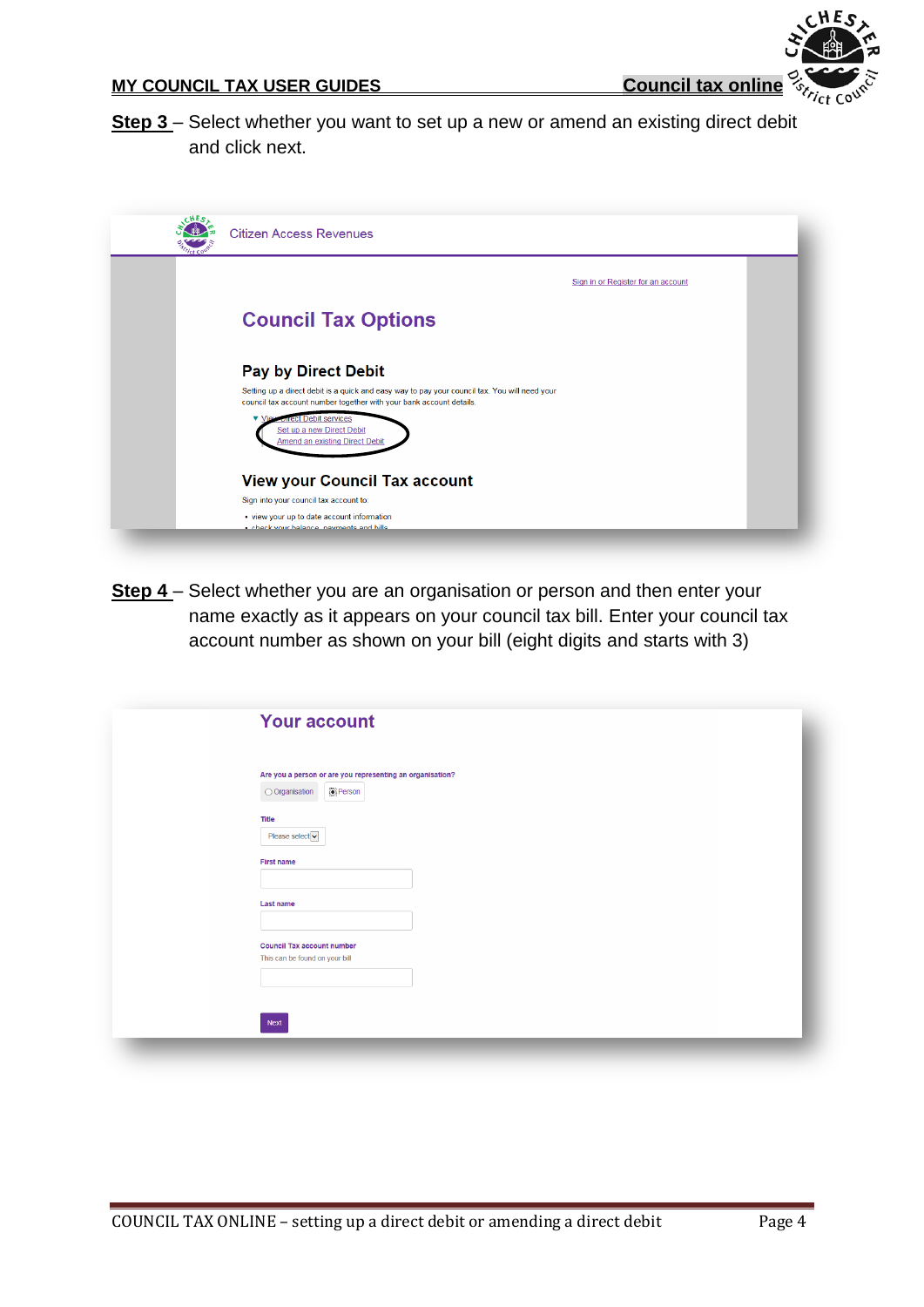**Step 5** – Read the direct debit guarantee. Then indicate if the bank account from which payments are to be collected is a personal account.



- **Step 6** Enter your bank account number (8 digits), sort code, and the name of the bank account holder. Now select;
	- the frequency of your instalments

.

- the date you would like the direct debit to be collected
- $\bullet$  the number of months you'd like to pay over (10 or 12 monthly); then click next.

| ◉ Yes<br>$\bigcirc$ No                    |                                                                |
|-------------------------------------------|----------------------------------------------------------------|
| Bank/building society account number      |                                                                |
| <b>Branch sort code</b>                   |                                                                |
| Name of account holder                    |                                                                |
| 2017/2018 frequency<br>Monthly $\backsim$ | Select preferred frequency of<br>your direct debit instalments |
| 2017/2018 payment date                    | Select preferred instalment date                               |
| Please select                             | and whether you want to pay<br>over 10 or 12 months            |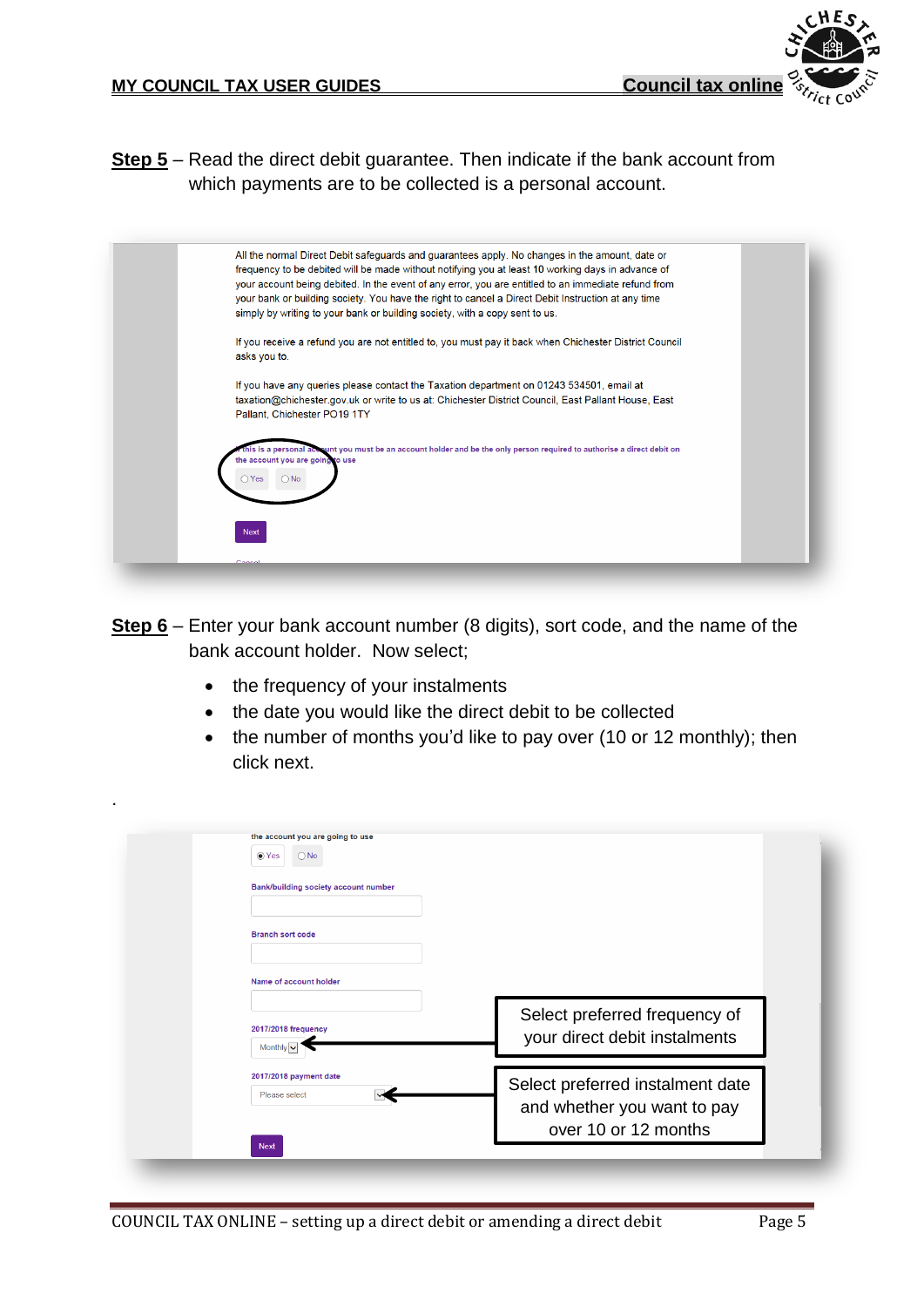НE

- **Step 7** Check the bank details entered are correct and click next.
- **Step 8** Provide at least one form of contact and select your preferred method of contact. Please also indicate whether you would like to sign up to paperless billing when this service is introduced; and then click next.

| Please provide at least one phone number<br>Home telephone number<br>Work telephone number                                                                                                                         |                                                                                    |
|--------------------------------------------------------------------------------------------------------------------------------------------------------------------------------------------------------------------|------------------------------------------------------------------------------------|
| Mobile telephone number<br><b>Email address</b><br>Preferred method of contact<br>$\bigcirc$ Mobile telephone<br>Home telephone<br>○ Work telephone<br>Would you like paperless billing?<br>This is a free service | Ensure you<br>select your<br>preferred<br>method of<br>$\bigcirc$ Email<br>contact |
| $\bigcirc$ Yes<br>Next<br>Cancel                                                                                                                                                                                   | Ensure you select your<br>preference                                               |

- **Step 9** Read the declaration, and once satisfied tick the box to agree.
- **Step 10** You should then click "submit direct debit details".

| $\Box$ I agree with the declaration statement above             |  |
|-----------------------------------------------------------------|--|
| See our privacy policy to find out we will use the information. |  |
| <b>Submit Direct Debit details</b><br>Cancel                    |  |
|                                                                 |  |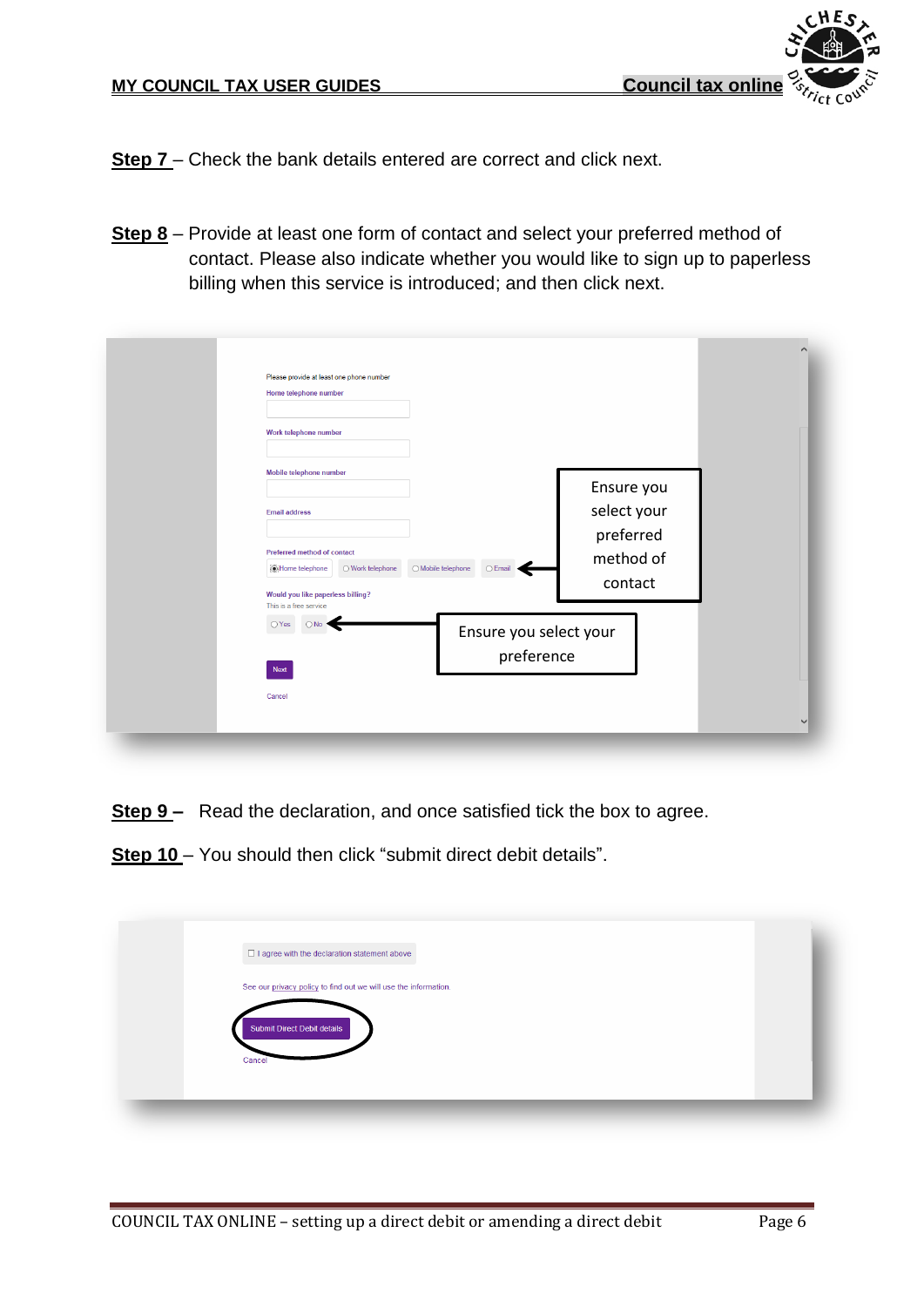

### **You will then receive confirmation on screen that the direct debit details have submitted succesfully. To exit this area of my council tax account you should click done**

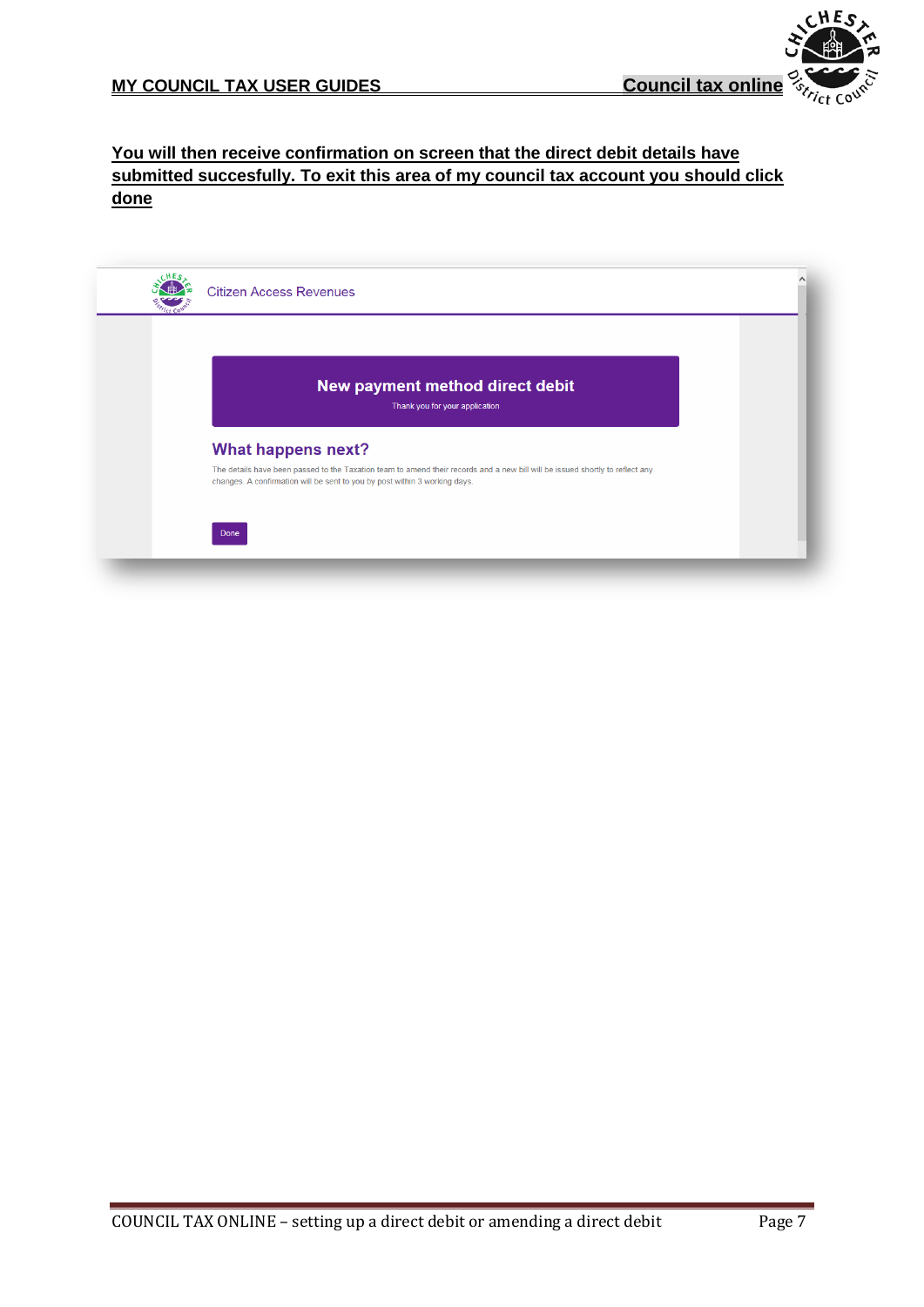

# <span id="page-7-0"></span>**Troubleshooting**

# **Q. I am getting a message advising me that the bank account number entered is invalid**

| <b>Direct Debit details</b>                                      |                                                                                                     |
|------------------------------------------------------------------|-----------------------------------------------------------------------------------------------------|
| Please check the form<br><b>Bank Account entered is invalid.</b> |                                                                                                     |
|                                                                  | Direct Debits can now be set up on-line. In order to set up a direct debit on-line you will need to |

**A**. The council tax system checks whether the bank account number is a valid account. Check you have entered the bank account number correctly. If you have checked and your bank details are correct please contact the taxation office. There are certain bank accounts that do not allow a direct debit to be used.

# **Q. I have entered my name and have been advised that my details do not match**

| <b>Your account</b>                                                                                           |  |
|---------------------------------------------------------------------------------------------------------------|--|
| <b>Warnings</b><br>We are unable to match your details. Please either re-enter them or continue to next page. |  |
| Are you a person or are you representing an organisation?                                                     |  |

**A**. Enter your name exactly as it appears on your council tax bill, even if it is spelt incorrectly (you can go in and amend the spelling of your name under a different notification)

## **Q. I would like to pay on an instalment date that is not listed**

**A**. Current instalment dates for council tax are  $1<sup>st</sup>$ ,  $8<sup>th</sup>$ ,  $15<sup>th</sup>$ , 25th & 28th of each month. Please choose your preferred date from this range.